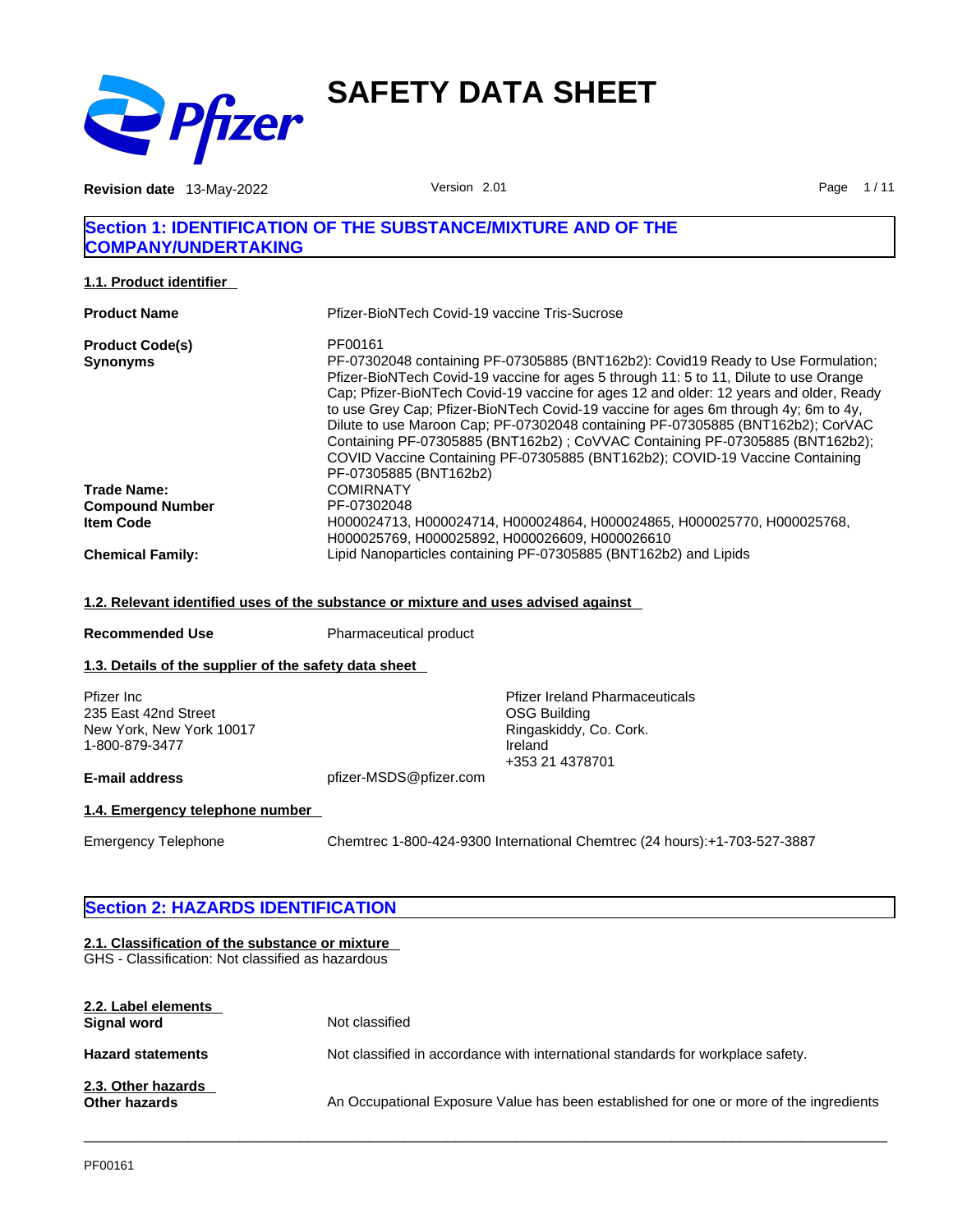\_\_\_\_\_\_\_\_\_\_\_\_\_\_\_\_\_\_\_\_\_\_\_\_\_\_\_\_\_\_\_\_\_\_\_\_\_\_\_\_\_\_\_\_\_\_\_\_\_\_\_\_\_\_\_\_\_\_\_\_\_\_\_\_\_\_\_\_\_\_\_\_\_\_\_\_\_\_\_\_\_\_\_\_\_\_\_\_\_\_\_\_\_ Product Name Pfizer-BioNTech Covid-19 vaccine Tris-Sucrose Page 2 / 11 Revision date 13-May-2022 Version 2.01

(see Section 8).

**Note:** This document has been prepared in accordance with standards for workplace safety, which require the inclusion of all known hazards of the product or its ingredients regardless of the potential risk. The precautionary statements and warnings included may not apply in all cases. Your needs may vary depending upon the potential for exposure in your workplace.

# **Section 3: COMPOSITION/INFORMATION ON INGREDIENTS**

# **3.1 Substances**

**Not applicable** 

# **3.2 Mixtures**

**NonHazardous** 

| Chemical name          | Weight-% | <b>REACH</b> | EC No      | Classification | Specific          | M-Factor  | M-Factor    |
|------------------------|----------|--------------|------------|----------------|-------------------|-----------|-------------|
|                        |          | Registration |            | according to   | concentration     |           | (long-term) |
|                        |          | Number       |            | Regulation     | limit (SCL)       |           |             |
|                        |          |              |            | (EC) No.       |                   |           |             |
|                        |          |              |            | 1272/2008      |                   |           |             |
|                        |          |              |            | [CLP]          |                   |           |             |
| Water                  | $\star$  |              | 231-791-2  | No data        | <b>Not Listed</b> | No data   | No data     |
| 7732-18-5              |          |              |            | available      |                   | available | available   |
| Sucrose                | < 10     |              | 200-334-9  | No data        | Not Listed        | No data   | No data     |
| $57 - 50 - 1$          |          |              |            | available      |                   | available | available   |
| ALC-0315               | < 2      |              | Not Listed | No data        | Not Listed        | No data   | No data     |
| 2036272-55-4           |          |              |            | available      |                   | available | available   |
| Tromethamine           | $\star$  |              | 201-064-4  | No data        | <b>Not Listed</b> | No data   | No data     |
| 77-86-1                |          |              |            | available      |                   | available | available   |
| Tris(hydroxymethyl)a   | $\star$  |              | 214-684-5  | No data        | Not Listed        | No data   | No data     |
| minomethane            |          |              |            | available      |                   | available | available   |
| hydrochloride          |          |              |            |                |                   |           |             |
| 1185-53-1              |          |              |            |                |                   |           |             |
| PF-07305885            | $<$ 1    |              | Not Listed | No data        | Not Listed        | No data   | No data     |
|                        |          |              |            | available      |                   | available | available   |
| PF-07302048            | < 1      |              | Not Listed | No data        | Not Listed        | No data   | No data     |
|                        |          |              |            | available      |                   | available | available   |
| Cholesterol            | < 1      |              | 200-353-2  | No data        | Not Listed        | No data   | No data     |
| 57-88-5                |          |              |            | available      |                   | available | available   |
| ALC-0159               | < 1      |              | Not Listed | No data        | Not Listed        | No data   | No data     |
| 1849616-42-7           |          |              |            | available      |                   | available | available   |
| 1,2-Distearoyl-sn-glyc | < 1      |              | 212-440-2  | No data        | Not Listed        | No data   | No data     |
| ero-3-phosphocholine   |          |              |            | available      |                   | available | available   |
| 816-94-4               |          |              |            |                |                   |           |             |

# **Full text of H- and EUH-phrases: see section 16**

*Acute Toxicity Estimate*

| Chemical name | Oral LD50 | Dermal LD50       | hour - dust/mist -<br>mg/L | Inhalation LC50 - 4   Inhalation LC50 - 4   Inhalation LC50 - 4  <br>[hour - vapor - mg/L] | hour - gas - ppm  |
|---------------|-----------|-------------------|----------------------------|--------------------------------------------------------------------------------------------|-------------------|
| Water         | 89838.9   | No data available | No data available          | No data available                                                                          | No data available |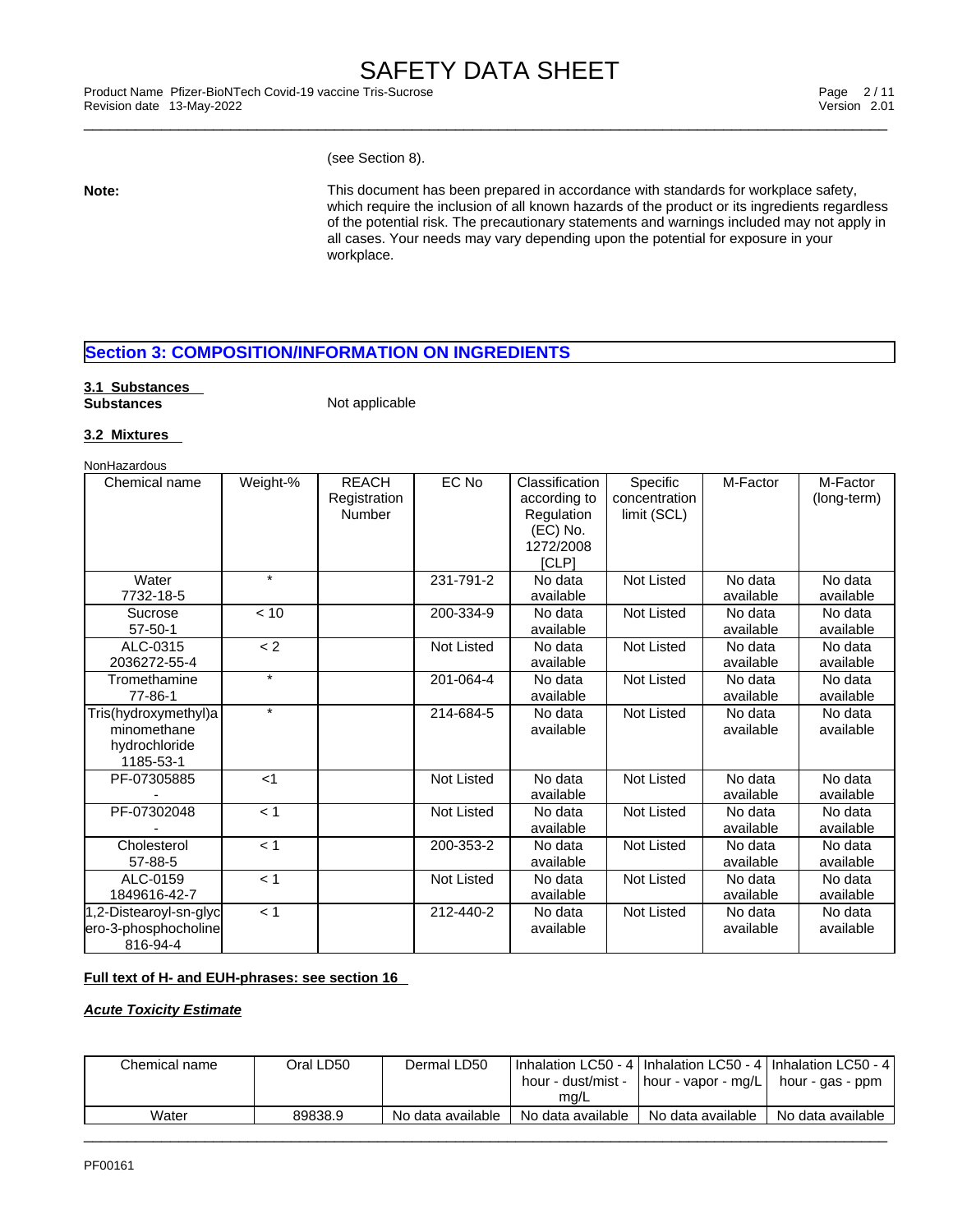\_\_\_\_\_\_\_\_\_\_\_\_\_\_\_\_\_\_\_\_\_\_\_\_\_\_\_\_\_\_\_\_\_\_\_\_\_\_\_\_\_\_\_\_\_\_\_\_\_\_\_\_\_\_\_\_\_\_\_\_\_\_\_\_\_\_\_\_\_\_\_\_\_\_\_\_\_\_\_\_\_\_\_\_\_\_\_\_\_\_\_\_\_ Product Name Pfizer-BioNTech Covid-19 vaccine Tris-Sucrose Page 3 / 11 Revision date 13-May-2022 Version 2.01

| Chemical name            | Oral LD50         | Dermal LD50       |                            | Inhalation LC50 - 4   Inhalation LC50 - 4   Inhalation LC50 - 4 |                   |
|--------------------------|-------------------|-------------------|----------------------------|-----------------------------------------------------------------|-------------------|
|                          |                   |                   | hour - dust/mist -<br>mg/L | hour - vapor - mg/L                                             | hour - gas - ppm  |
| 7732-18-5                |                   |                   |                            |                                                                 |                   |
| Sucrose<br>$57 - 50 - 1$ | 29700             | No data available | No data available          | No data available                                               | No data available |
| Tromethamine<br>77-86-1  | 5900              | 5000              | No data available          | No data available                                               | No data available |
| Cholesterol<br>57-88-5   | No data available | 2000              | No data available          | No data available                                               | No data available |

# **Additional information** - Not Assigned

\* Proprietary

Non-hazardous ingredients provided for completeness. Ingredient(s) indicated as hazardous have been assessed under standards for workplace safety. In accordance with 29 CFR 1910.1200, the exact percentage composition of this mixture has been withheld as a trade secret.

# **Section 4: FIRST AID MEASURES**

# **4.1. Description of first aid measures**

| <b>Inhalation</b>                                                | Remove to fresh air. Seek immediate medical attention/advice.                                                                                                                            |  |  |  |  |
|------------------------------------------------------------------|------------------------------------------------------------------------------------------------------------------------------------------------------------------------------------------|--|--|--|--|
| Eye contact                                                      | Rinse thoroughly with plenty of water for at least 15 minutes, lifting lower and upper eyelids.<br>Consult a physician.                                                                  |  |  |  |  |
| <b>Skin contact</b>                                              | Remove contaminated clothing. Flush area with large amounts of water. Use soap. Seek<br>medical attention.                                                                               |  |  |  |  |
| Ingestion                                                        | Never give anything by mouth to an unconscious person. Wash out mouth with water. Do<br>not induce vomiting unless directed by medical personnel. Seek medical attention<br>immediately. |  |  |  |  |
| 4.2. Most important symptoms and effects, both acute and delayed |                                                                                                                                                                                          |  |  |  |  |
| Most important symptoms and<br>effects                           | For information on potential signs and symptoms of exposure, See Section 2 - Hazards<br>Identification and/or Section 11 - Toxicological Information.                                    |  |  |  |  |
|                                                                  | 4.3. Indication of any immediate medical attention and special treatment needed                                                                                                          |  |  |  |  |
| <b>Note to physicians</b>                                        | None.                                                                                                                                                                                    |  |  |  |  |
| <b>Section 5: FIRE-FIGHTING MEASURES</b>                         |                                                                                                                                                                                          |  |  |  |  |
| 5.1. Extinguishing media                                         |                                                                                                                                                                                          |  |  |  |  |
| <b>Suitable Extinguishing Media</b>                              | Dry chemical, CO2, alcohol-resistant foam or water spray.                                                                                                                                |  |  |  |  |
| 5.2. Special hazards arising from the substance or mixture       |                                                                                                                                                                                          |  |  |  |  |
| Specific hazards arising from the<br>chemical                    | Fine particles (such as mists) may fuel fires/explosions.                                                                                                                                |  |  |  |  |
| <b>Hazardous combustion products</b>                             | Formation of toxic gases is possible during heating or fire.                                                                                                                             |  |  |  |  |
| 5.3. Advice for firefighters                                     |                                                                                                                                                                                          |  |  |  |  |
|                                                                  |                                                                                                                                                                                          |  |  |  |  |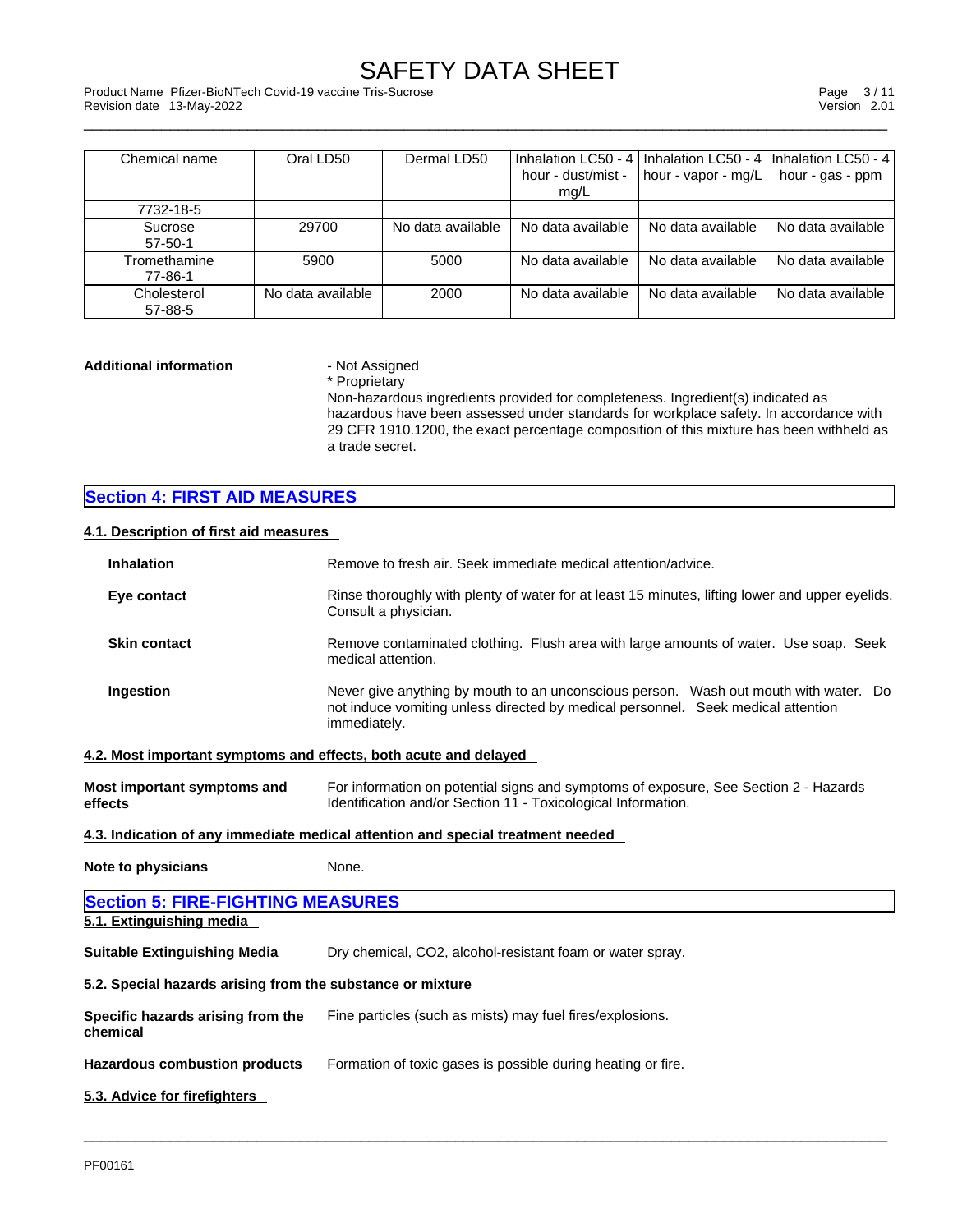\_\_\_\_\_\_\_\_\_\_\_\_\_\_\_\_\_\_\_\_\_\_\_\_\_\_\_\_\_\_\_\_\_\_\_\_\_\_\_\_\_\_\_\_\_\_\_\_\_\_\_\_\_\_\_\_\_\_\_\_\_\_\_\_\_\_\_\_\_\_\_\_\_\_\_\_\_\_\_\_\_\_\_\_\_\_\_\_\_\_\_\_\_ Product Name Pfizer-BioNTech Covid-19 vaccine Tris-Sucrose Page 4 / 11 Revision date 13-May-2022 Version 2.01

| Special protective equipment for<br>fire-fighters         | Firefighters should wear self-contained breathing apparatus and full firefighting turnout<br>gear. Use personal protection equipment. |  |  |  |  |
|-----------------------------------------------------------|---------------------------------------------------------------------------------------------------------------------------------------|--|--|--|--|
| <b>Section 6: ACCIDENTAL RELEASE MEASURES</b>             |                                                                                                                                       |  |  |  |  |
|                                                           | 6.1. Personal precautions, protective equipment and emergency procedures                                                              |  |  |  |  |
| <b>Personal precautions</b>                               | Personnel involved in clean-up should wear appropriate personal protective equipment (see<br>Section 8). Minimize exposure.           |  |  |  |  |
| For emergency responders                                  | Use personal protection recommended in Section 8.                                                                                     |  |  |  |  |
| 6.2. Environmental precautions                            |                                                                                                                                       |  |  |  |  |
| <b>Environmental precautions</b>                          | Place waste in an appropriately labeled, sealed container for disposal. Care should be<br>taken to avoid environmental release.       |  |  |  |  |
| 6.3. Methods and material for containment and cleaning up |                                                                                                                                       |  |  |  |  |
| <b>Methods for containment</b>                            | Prevent further leakage or spillage if safe to do so.                                                                                 |  |  |  |  |
| Methods for cleaning up                                   | Contain the source of spill if it is safe to do so. Collect spill with absorbent material. Clean<br>spill area thoroughly.            |  |  |  |  |

**Prevention of secondary hazards** Clean contaminated objects and areas thoroughly observing environmental regulations.

# **6.4. Reference to other sections**

**Reference to other sections** See section 8 for more information. See section 13 for more information.

# **Section 7: HANDLING AND STORAGE**

# **7.1. Precautions for safe handling**

# **Advice on safe handling**

Restrict access to work area. A change area to facilitate 'good laboratory/manufacturing' decontamination practices is recommended. Additional controls (based on risk assessment) should be implemented where open handling is required. Use enclosed manufacturing processing strategies. Avoid inhalation and contact with skin, eye, and clothing. When handling, use appropriate personal protective equipment (see Section 8). Wash hands and any exposed skin after removal of PPE. Releases to the environment should be avoided. Review and implement appropriate technical and procedural waste water and waste disposal measures to prevent occupational exposure or environmental releases.<br>General hygiene considerations Handle in accordance with good

 $\_$  ,  $\_$  ,  $\_$  ,  $\_$  ,  $\_$  ,  $\_$  ,  $\_$  ,  $\_$  ,  $\_$  ,  $\_$  ,  $\_$  ,  $\_$  ,  $\_$  ,  $\_$  ,  $\_$  ,  $\_$  ,  $\_$  ,  $\_$  ,  $\_$  ,  $\_$  ,  $\_$  ,  $\_$  ,  $\_$  ,  $\_$  ,  $\_$  ,  $\_$  ,  $\_$  ,  $\_$  ,  $\_$  ,  $\_$  ,  $\_$  ,  $\_$  ,  $\_$  ,  $\_$  ,  $\_$  ,  $\_$  ,  $\_$  ,

Handle in accordance with good industrial hygiene and safety practice.

# **7.2. Conditions for safe storage, including any incompatibilities**

**Storage Conditions** Store as directed by product packaging.

**7.3. Specific end use(s)** 

**Specific use(s)** Vaccine.

# **Section 8: EXPOSURE CONTROLS/PERSONAL PROTECTION**

# **8.1. Control parameters**

#### **Exposure Limits**

Refer to available public information for specific member state Occupational Exposure Limits.

| Sucrose          |                        |
|------------------|------------------------|
| <b>ACGIH TLV</b> | 10 mg/m $3$            |
| <b>Bulgaria</b>  | 10.0 mg/m <sup>3</sup> |
| Estonia          | 10 mg/m $3$            |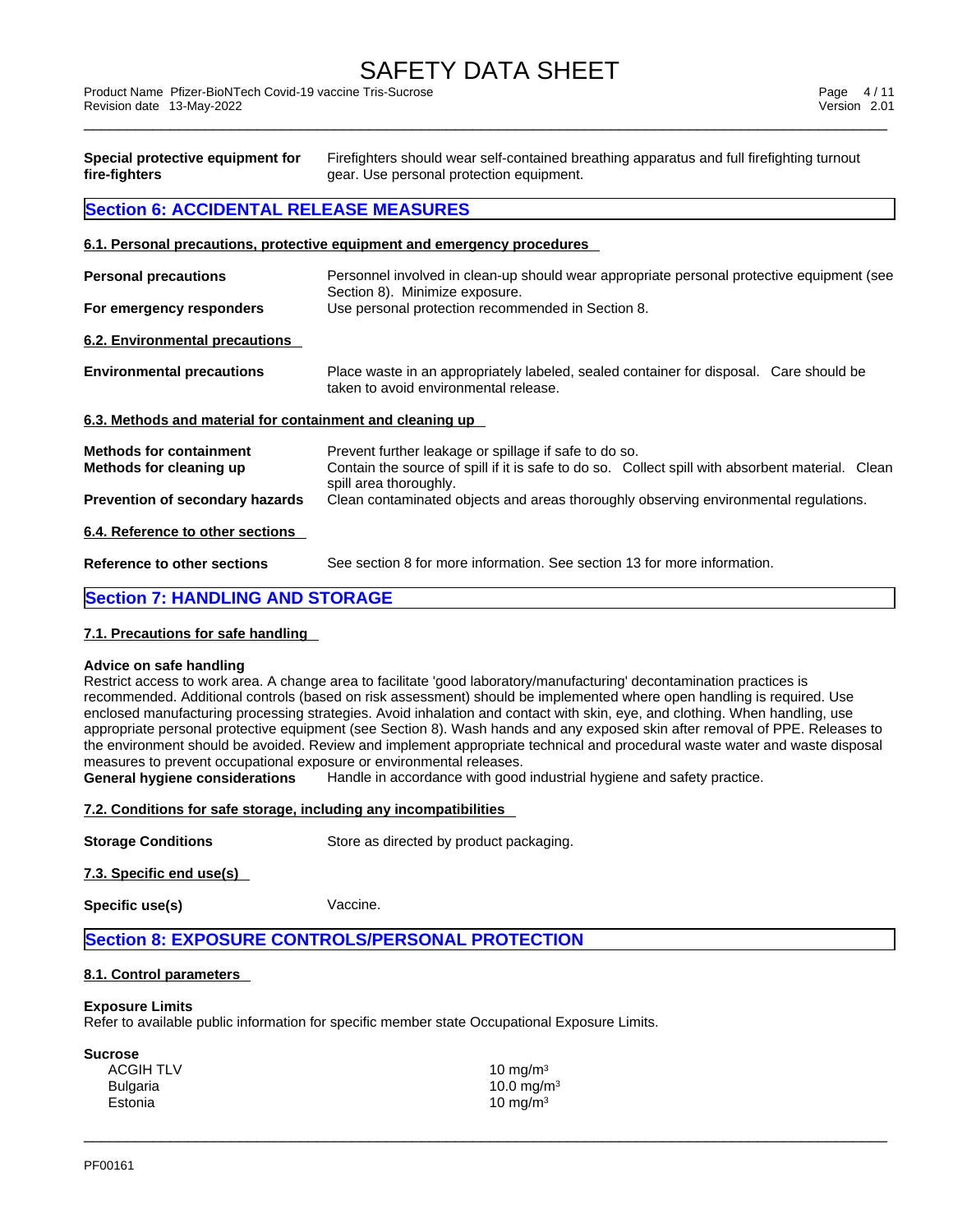Product Name Pfizer-BioNTech Covid-19 vaccine Tris-Sucrose and the state of the state of the state of the Page 5/11<br>Revision date 13-May-2022 Revision date 13-May-2022

| France<br>Ireland<br>Latvia<br>Spain<br><b>OSHA PEL</b>                                  | 10 mg/m $3$<br>10 mg/m $3$<br>STEL: 20 mg/m <sup>3</sup><br>5 mg/m $3$<br>10 mg/m $3$<br>15 mg/m $3$<br>5 mg/ $m3$<br>(vacated) TWA: $15 \text{ mg/m}^3$ total dust                                                                                                                                                                                                                                                                                                                                                                                                                                                                                                                                                                      |
|------------------------------------------------------------------------------------------|------------------------------------------------------------------------------------------------------------------------------------------------------------------------------------------------------------------------------------------------------------------------------------------------------------------------------------------------------------------------------------------------------------------------------------------------------------------------------------------------------------------------------------------------------------------------------------------------------------------------------------------------------------------------------------------------------------------------------------------|
| United Kingdom                                                                           | (vacated) TWA: 5 mg/m <sup>3</sup> respirable fraction<br>TWA: 10 mg/m <sup>3</sup><br>STEL: 20 mg/m <sup>3</sup>                                                                                                                                                                                                                                                                                                                                                                                                                                                                                                                                                                                                                        |
| (OEB) Statement:                                                                         | Pfizer Occupational Exposure Band The Vaccines Occupational Exposure Band (V-OEB) is a classification that has been<br>assigned to biotechnology-based vaccines and antigen components. Risk assessments<br>should be performed to assess potential exposures and determine appropriate controls.<br>The purpose of the Occupational Exposure Band (OEB) classification system is to separate<br>substances into different Hazard categories when the available data are sufficient to do so,<br>but inadequate to establish an Occupational Exposure Limit (OEL). The OEB given is based<br>upon an analysis of all currently available data; as such, this value may be subject to<br>revision when new information becomes available. |
| ALC-0315<br><b>Pfizer Occupational Exposure</b><br>Band (OEB):                           | OEB 3 - Contact Hazards Unknown (control exposure to the range of 10ug/m <sup>3</sup> to <<br>$100$ ug/m <sup>3</sup> )                                                                                                                                                                                                                                                                                                                                                                                                                                                                                                                                                                                                                  |
| <b>Tromethamine</b><br><b>Pfizer Occupational Exposure</b><br>Band (OEB):<br>PF-07305885 | OEB 1 (control exposure to the range of 1000ug/m <sup>3</sup> to 3000ug/m <sup>3</sup> )                                                                                                                                                                                                                                                                                                                                                                                                                                                                                                                                                                                                                                                 |
| <b>Pfizer Occupational Exposure</b><br>Band (OEB):                                       | V-OEB                                                                                                                                                                                                                                                                                                                                                                                                                                                                                                                                                                                                                                                                                                                                    |
| PF-07302048<br><b>Pfizer Occupational Exposure</b><br>Band (OEB):<br><b>ALC-0159</b>     | V-OEB                                                                                                                                                                                                                                                                                                                                                                                                                                                                                                                                                                                                                                                                                                                                    |
| <b>Pfizer Occupational Exposure</b><br>Band (OEB):<br>8.2. Exposure controls             | OEB 3 - Contact Hazards Unknown (control exposure to the range of 10ug/m <sup>3</sup> to <<br>$100$ ug/m <sup>3</sup> )                                                                                                                                                                                                                                                                                                                                                                                                                                                                                                                                                                                                                  |
| <b>Engineering controls</b>                                                              | Release prevention and exposure protection measures should be established for any<br>activities involving this material, as determined by a risk assessment conducted using<br>appropriate Occupational Hygiene Risk Assessment tools. The containment level required<br>for the activity should be based on the conclusions of the risk assessment. Where<br>warranted, engineering controls, such as biosafety cabinets, should be applied as the<br>primary means to control exposures.                                                                                                                                                                                                                                               |
| <b>Environmental exposure controls</b>                                                   | No information available.                                                                                                                                                                                                                                                                                                                                                                                                                                                                                                                                                                                                                                                                                                                |
| Personal protective equipment                                                            | Contact your safety and health professional or safety equipment supplier for assistance in<br>selecting the correct protective clothing/equipment based on an assessment of the<br>workplace conditions, other chemicals used or present in the workplace and specific<br>operational processes. Refer to applicable national standards and regulations in the<br>selection and use of personal protective equipment (PPE).                                                                                                                                                                                                                                                                                                              |
| <b>Eye/face protection</b>                                                               | Wear safety glasses as minimum protection (goggles recommended). (Eye protection<br>must meet the standards in accordance with EN166, ANSI Z87.1 or international<br>equivalent.).                                                                                                                                                                                                                                                                                                                                                                                                                                                                                                                                                       |
| <b>Hand protection</b>                                                                   | Wear impervious disposable gloves (e.g. Nitrile, etc.) as minimum protection (double<br>(Protective gloves must meet the standards in accordance with EN374,<br>recommended).<br>ASTM F1001 or international equivalent.).                                                                                                                                                                                                                                                                                                                                                                                                                                                                                                               |
|                                                                                          |                                                                                                                                                                                                                                                                                                                                                                                                                                                                                                                                                                                                                                                                                                                                          |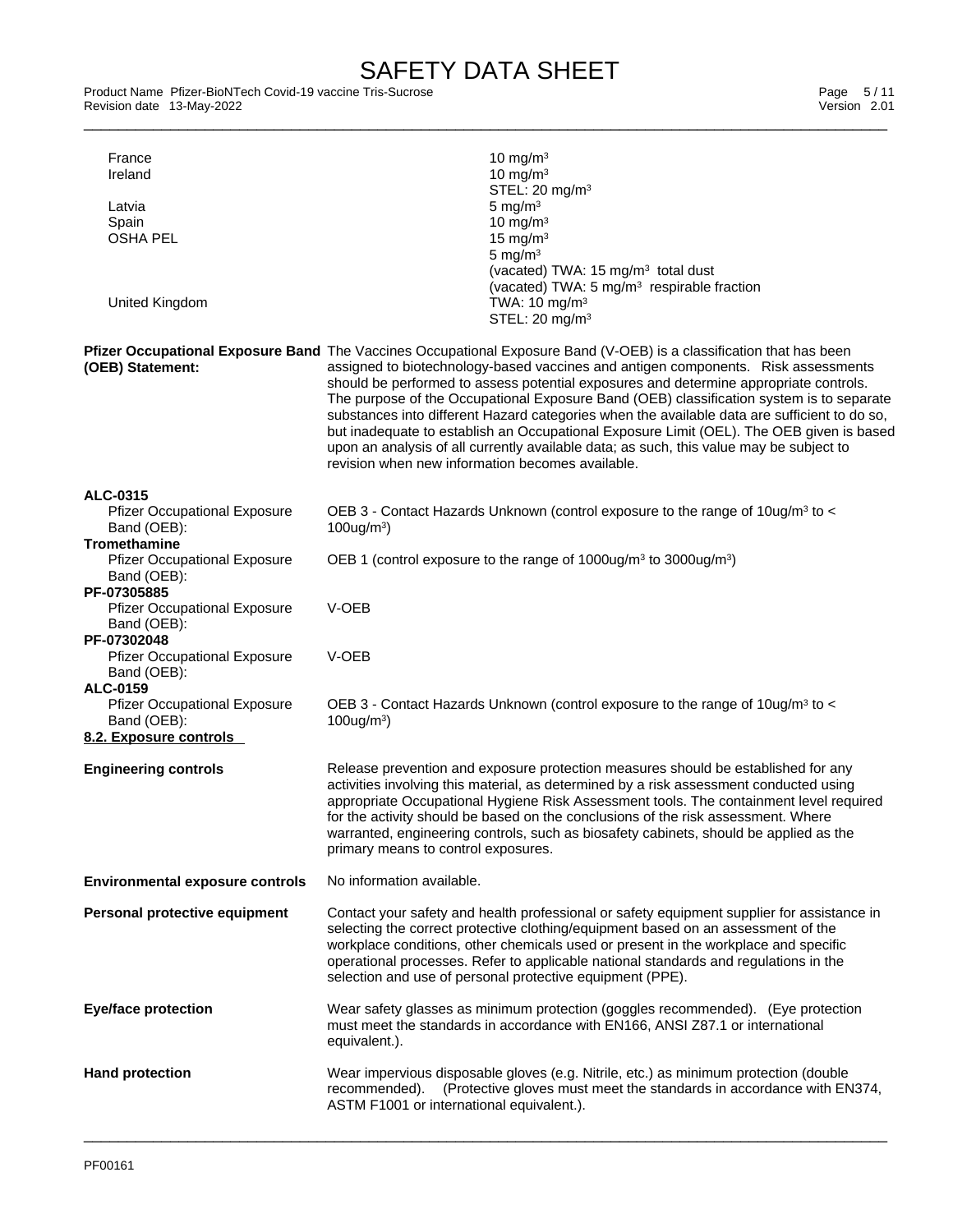\_\_\_\_\_\_\_\_\_\_\_\_\_\_\_\_\_\_\_\_\_\_\_\_\_\_\_\_\_\_\_\_\_\_\_\_\_\_\_\_\_\_\_\_\_\_\_\_\_\_\_\_\_\_\_\_\_\_\_\_\_\_\_\_\_\_\_\_\_\_\_\_\_\_\_\_\_\_\_\_\_\_\_\_\_\_\_\_\_\_\_\_\_ Product Name Pfizer-BioNTech Covid-19 vaccine Tris-Sucrose Page 6 / 11 Revision date 13-May-2022 Version 2.01

| Skin and body protection      | Wear impervious disposable protective clothing when handling this compound. Full body<br>protection is recommended (scale dependent). (Protective clothing must meet the<br>standards in accordance with EN13982, ANSI 103 or international equivalent.).                                                                                                  |
|-------------------------------|------------------------------------------------------------------------------------------------------------------------------------------------------------------------------------------------------------------------------------------------------------------------------------------------------------------------------------------------------------|
| <b>Respiratory protection</b> | If operating and handling conditions result in airborne exposure, wear an appropriate<br>respirator with a protection factor sufficient to control exposures (e.g. particulate cartridge<br>with a full face respirator, P3 filter). (Respirators must meet the standards in accordance<br>with EN136, EN143, ASTM F2704-10 or international equivalent.). |

 $\_$  ,  $\_$  ,  $\_$  ,  $\_$  ,  $\_$  ,  $\_$  ,  $\_$  ,  $\_$  ,  $\_$  ,  $\_$  ,  $\_$  ,  $\_$  ,  $\_$  ,  $\_$  ,  $\_$  ,  $\_$  ,  $\_$  ,  $\_$  ,  $\_$  ,  $\_$  ,  $\_$  ,  $\_$  ,  $\_$  ,  $\_$  ,  $\_$  ,  $\_$  ,  $\_$  ,  $\_$  ,  $\_$  ,  $\_$  ,  $\_$  ,  $\_$  ,  $\_$  ,  $\_$  ,  $\_$  ,  $\_$  ,  $\_$  ,

**General hygiene considerations** Handle in accordance with good industrial hygiene and safety practice.

# **Section 9: PHYSICAL AND CHEMICAL PROPERTIES**

| 9.1. Information on basic physical and chemical properties           |                           |
|----------------------------------------------------------------------|---------------------------|
| <b>Physical state</b>                                                | Liquid                    |
| Color                                                                | White milky               |
| Odor                                                                 | No information available. |
| <b>Odor threshold</b>                                                | No information available  |
| Molecular formula                                                    | Mixture                   |
| <b>Molecular weight</b>                                              | Mixture                   |
|                                                                      | Values                    |
| <b>Property</b><br>рH                                                | 7.4                       |
| Melting point / freezing point                                       | No data available         |
| Boiling point / boiling range                                        |                           |
|                                                                      | No information available  |
| <b>Flash point</b><br><b>Evaporation rate</b>                        | No data available         |
|                                                                      | No data available         |
| <b>Flammability (solid, gas)</b><br><b>Flammability Limit in Air</b> |                           |
|                                                                      | No data available         |
| <b>Upper flammability limit:</b>                                     |                           |
| Lower flammability limit:                                            | No data available         |
| Vapor pressure                                                       | No data available         |
| <b>Vapor density</b>                                                 | No data available         |
| <b>Relative density</b>                                              | No data available         |
| <b>Water solubility</b>                                              | No data available         |
| Solubility(ies)                                                      | No data available         |
| <b>Partition coefficient</b>                                         | No data available         |
| <b>Autoignition temperature</b>                                      | No data available         |
| <b>Decomposition temperature</b>                                     | No data available         |
| <b>Kinematic viscosity</b>                                           | No data available         |
| <b>Dynamic viscosity</b>                                             | No data available         |
| <b>Particle characteristics</b>                                      |                           |
| <b>Particle Size</b>                                                 | No information available  |
| <b>Particle Size Distribution</b>                                    | No information available  |
| <b>Explosive properties</b>                                          | No information available  |
| Partition Coefficient: (Method, pH, Endpoint, Value)                 |                           |

Tromethamine

Predicted 7.4 Log D -4.668

**9.2.1. Information with regard to physical hazard classes**

**9.2. Other information** No information available

No information available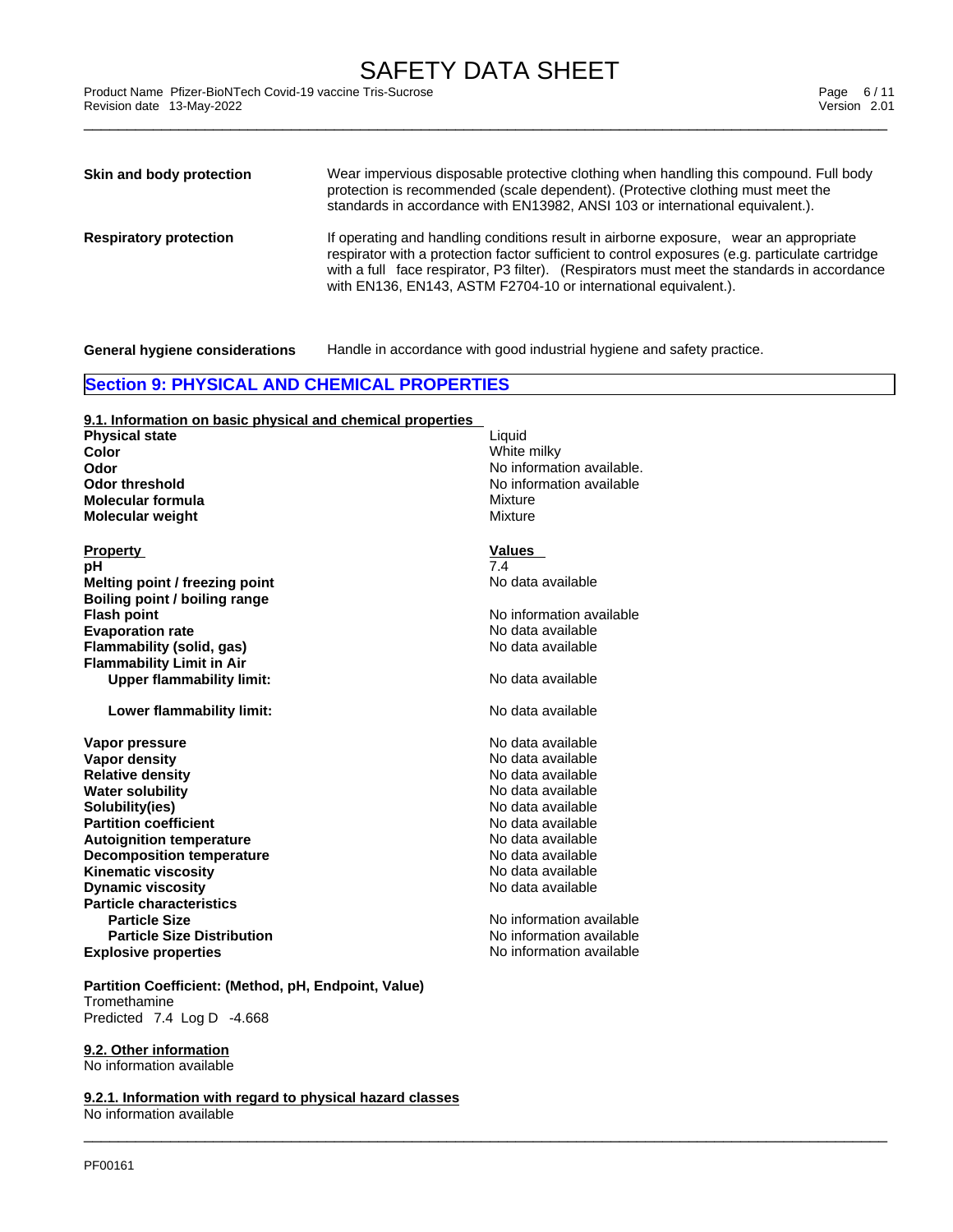\_\_\_\_\_\_\_\_\_\_\_\_\_\_\_\_\_\_\_\_\_\_\_\_\_\_\_\_\_\_\_\_\_\_\_\_\_\_\_\_\_\_\_\_\_\_\_\_\_\_\_\_\_\_\_\_\_\_\_\_\_\_\_\_\_\_\_\_\_\_\_\_\_\_\_\_\_\_\_\_\_\_\_\_\_\_\_\_\_\_\_\_\_ Product Name Pfizer-BioNTech Covid-19 vaccine Tris-Sucrose Page 7 / 11 Revision date 13-May-2022 Version 2.01

### **9.2.2. Other safety characteristics**

No information available

# **Section 10: STABILITY AND REACTIVITY**

| 10.1. Reactivity                                           |                                                                                                                                                   |
|------------------------------------------------------------|---------------------------------------------------------------------------------------------------------------------------------------------------|
| <b>Reactivity</b>                                          | No data available.                                                                                                                                |
| 10.2. Chemical stability                                   |                                                                                                                                                   |
| <b>Stability</b>                                           | Stable under normal conditions.                                                                                                                   |
| <b>Explosion data</b>                                      |                                                                                                                                                   |
| <b>Sensitivity to Mechanical Impact No data available.</b> |                                                                                                                                                   |
| <b>Sensitivity to Static Discharge</b>                     | No data available.                                                                                                                                |
| 10.3. Possibility of hazardous reactions                   |                                                                                                                                                   |
| Possibility of hazardous reactions                         | No information available.                                                                                                                         |
| 10.4. Conditions to avoid                                  |                                                                                                                                                   |
| <b>Conditions to avoid</b>                                 | Fine particles (such as mists) may fuel fires/explosions. As a precautionary measure, keep<br>away from heat sources and electrostatic discharge. |
| 10.5. Incompatible materials                               |                                                                                                                                                   |
| Incompatible materials                                     | As a precautionary measure, keep away from strong oxidizers.                                                                                      |

# **10.6. Hazardous decomposition products**

**Hazardous decomposition products** No data available.

# **Section 11: TOXICOLOGICAL INFORMATION**

#### **11.1. Information on hazard classes as defined in Regulation (EC) No 1272/2008**

| <b>General Information:</b>    | Toxicological properties have not been thoroughly investigated. The following information is<br>available for the individual ingredients.                                                                                                                                                                                                                |
|--------------------------------|----------------------------------------------------------------------------------------------------------------------------------------------------------------------------------------------------------------------------------------------------------------------------------------------------------------------------------------------------------|
| <b>Short term</b>              | In the event of accidental injection, an allergic reaction may occur. If an allergic reaction<br>occurs, the worker should be removed to the nearest emergency room and the appropriate<br>therapy instituted.                                                                                                                                           |
| <b>Known Clinical Effects:</b> | Based on clinical trials in humans, possible adverse effects following intravenous exposure<br>to this compound may include: injection site pain, muscle pain, headache, fever, chills,<br>tiredness, joint pain, abnormal redness of skin (erythema), and sleep disturbances. Serious<br>allergic reactions, including anaphylaxis, have been reported. |

# **Acute Toxicity: (Species, Route, End Point, Dose)**

**Sucrose**  Rat Oral LD 50 29,700 mg/kg

#### **Tromethamine**

Rat Oral LD50 5900 mg/kg Rat Dermal LD  $50 > 5000$  mg/kg

| $\frac{1}{2}$ being to $\frac{1}{2}$ and $\frac{1}{2}$ and $\frac{1}{2}$ |                       |                          |                 |
|--------------------------------------------------------------------------|-----------------------|--------------------------|-----------------|
| Chemical name                                                            | Oral LD50             | Dermal LD50              | Inhalation LC50 |
| Water                                                                    | $> 90$ mL/kg (Rat)    |                          |                 |
| Sucrose                                                                  | $= 29700$ mg/kg (Rat) |                          |                 |
| Tromethamine                                                             | $=$ 5900 mg/kg (Rat)  | $>$ 5000 mg/kg (Rat)     |                 |
| Cholesterol                                                              |                       | Rat)<br>$> 2000$ mg/kg ( |                 |

 $\_$  ,  $\_$  ,  $\_$  ,  $\_$  ,  $\_$  ,  $\_$  ,  $\_$  ,  $\_$  ,  $\_$  ,  $\_$  ,  $\_$  ,  $\_$  ,  $\_$  ,  $\_$  ,  $\_$  ,  $\_$  ,  $\_$  ,  $\_$  ,  $\_$  ,  $\_$  ,  $\_$  ,  $\_$  ,  $\_$  ,  $\_$  ,  $\_$  ,  $\_$  ,  $\_$  ,  $\_$  ,  $\_$  ,  $\_$  ,  $\_$  ,  $\_$  ,  $\_$  ,  $\_$  ,  $\_$  ,  $\_$  ,  $\_$  ,

# **Irritation / Sensitization: (Study Type, Species, Severity)**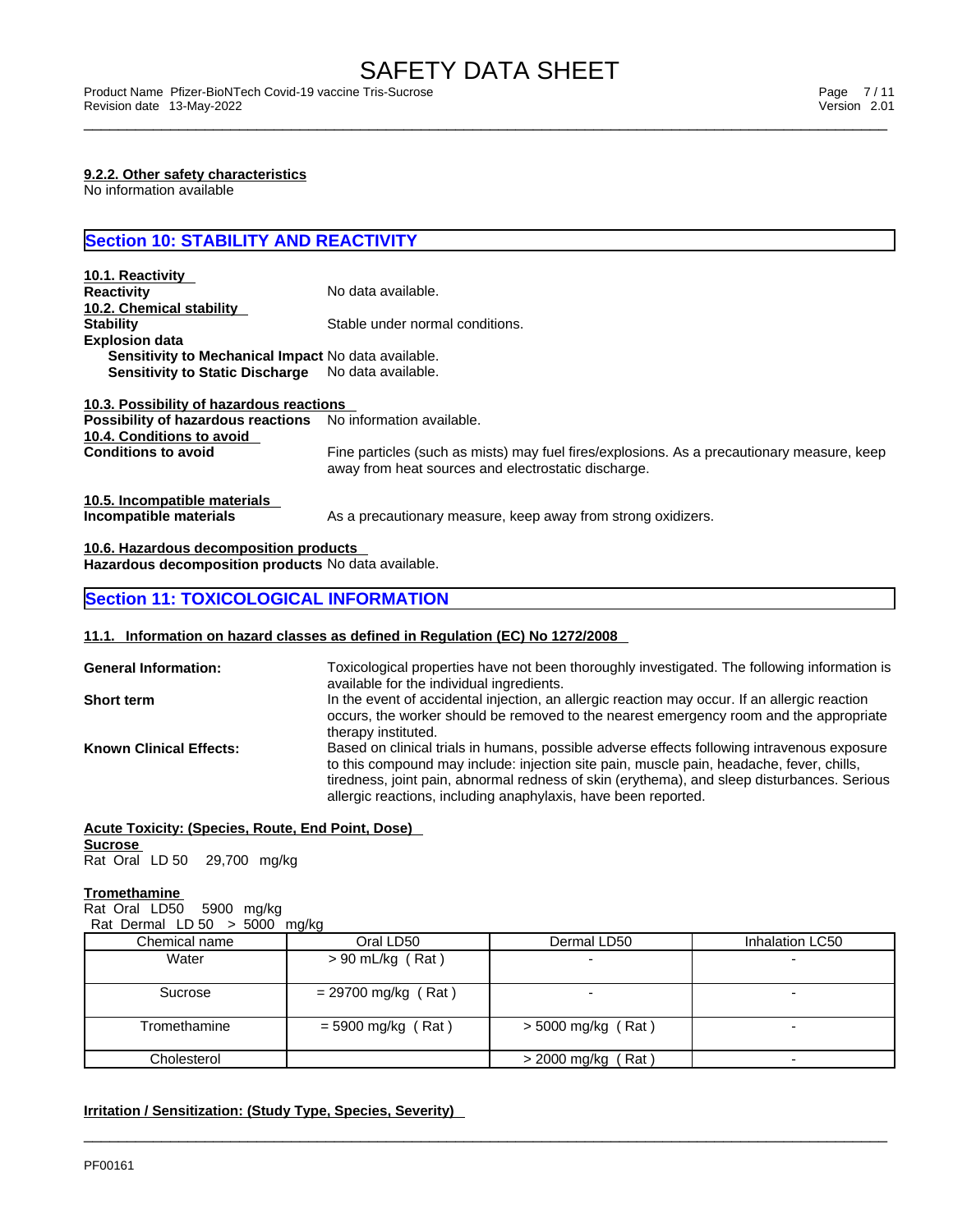\_\_\_\_\_\_\_\_\_\_\_\_\_\_\_\_\_\_\_\_\_\_\_\_\_\_\_\_\_\_\_\_\_\_\_\_\_\_\_\_\_\_\_\_\_\_\_\_\_\_\_\_\_\_\_\_\_\_\_\_\_\_\_\_\_\_\_\_\_\_\_\_\_\_\_\_\_\_\_\_\_\_\_\_\_\_\_\_\_\_\_\_\_ Product Name Pfizer-BioNTech Covid-19 vaccine Tris-Sucrose Page 8 / 11 Revision date 13-May-2022 Version 2.01

| Tromethamine<br>Eye Irritation Rabbit Slight<br>Skin Irritation Rabbit Slight                                                                                                 |     |                                                        |     |                                                                                         |                               |
|-------------------------------------------------------------------------------------------------------------------------------------------------------------------------------|-----|--------------------------------------------------------|-----|-----------------------------------------------------------------------------------------|-------------------------------|
| <u> Repeated Dose Toxicity: (Duration, Species, Route, Dose, End Point, Target Organ)</u>                                                                                     |     |                                                        |     |                                                                                         |                               |
| PF-07305885                                                                                                                                                                   |     |                                                        |     |                                                                                         |                               |
| 17 Day(s) Rat Intramuscular * 30 µg RNA/Dose NOAEL None identified<br>PF-07302048                                                                                             |     |                                                        |     |                                                                                         |                               |
| 4 Week(s) Rat Intramuscular *10 µg LOAEL Skin, Blood forming organs, Blood, Skeletal muscle, Lymphoid tissue, Spleen                                                          |     |                                                        |     |                                                                                         |                               |
| Repeated Dose Toxicity Comments: PF-07302048: ** Doses were administered once a week.                                                                                         |     |                                                        |     |                                                                                         |                               |
| Reproduction & Development Toxicity: (Duration, Species, Route, Dose, End Point, Effect(s))                                                                                   |     |                                                        |     |                                                                                         |                               |
| PF-07305885                                                                                                                                                                   |     |                                                        |     |                                                                                         |                               |
| Fertility & Embryonic Development - Females Rat Intramuscular 30 µg RNA/Dose NOAEL No effects at maximum dose,<br>Not teratogenic                                             |     |                                                        |     |                                                                                         |                               |
|                                                                                                                                                                               |     |                                                        |     |                                                                                         |                               |
| Genetic Toxicity: (Study Type, Cell Type/Organism, Result)<br>Tromethamine                                                                                                    |     |                                                        |     |                                                                                         |                               |
| Bacterial Mutagenicity (Ames) E. coli                                                                                                                                         |     | Negative                                               |     |                                                                                         |                               |
| <b>Carcinogenicity</b>                                                                                                                                                        |     | See below                                              |     |                                                                                         |                               |
| <b>Cholesterol</b><br><b>IARC</b>                                                                                                                                             |     | Group 3 (Not Classifiable)                             |     |                                                                                         |                               |
|                                                                                                                                                                               |     |                                                        |     |                                                                                         |                               |
| Data for the Drug Product                                                                                                                                                     |     |                                                        |     |                                                                                         |                               |
| <u> Reproduction &amp; Development Toxicity: (Study Type, Species, Route, Dose, End Point, Effect(s))</u>                                                                     |     |                                                        |     |                                                                                         |                               |
| Fertility & Embryonic<br>Development - Females                                                                                                                                | Rat | Intramuscular                                          | N/A | Not specified                                                                           | No effects at<br>maximum dose |
| 11.2. Information on other hazards<br>11.2.1. Endocrine disrupting properties<br><b>Endocrine disrupting properties</b><br>11.2.2. Other information<br>Other adverse effects |     | No information available.<br>No information available. |     |                                                                                         |                               |
| <b>Section 12: ECOLOGICAL INFORMATION</b>                                                                                                                                     |     |                                                        |     |                                                                                         |                               |
| <b>Environmental Overview:</b>                                                                                                                                                |     | be avoided.                                            |     | Environmental properties have not been investigated. Releases to the environment should |                               |
| <u>12.1. Toxicity</u>                                                                                                                                                         |     |                                                        |     |                                                                                         |                               |
| Aquatic Toxicity: (Species, Method, End Point, Duration, Result)<br>Tromethamine                                                                                              |     |                                                        |     |                                                                                         |                               |
| Daphnia magna (Water Flea) OECD EC50 48 hours > 980 mg/L<br>Pseudokirchneriella subcapitata (Green Alga) OECD EC50 48 Hours                                                   |     |                                                        |     | 473 mg/L                                                                                |                               |
| Bacterial Inhibition: (Inoculum, Method, End Point, Result)<br><b>Tromethamine</b>                                                                                            |     |                                                        |     |                                                                                         |                               |
| Activated sludge OECD EC50 > 1000 mg/L                                                                                                                                        |     |                                                        |     |                                                                                         |                               |
| 12.2. Persistence and degradability                                                                                                                                           |     |                                                        |     |                                                                                         |                               |
| <b>Persistence and degradability</b>                                                                                                                                          |     | No information available.                              |     |                                                                                         |                               |
| 12.3. Bioaccumulative potential                                                                                                                                               |     |                                                        |     |                                                                                         |                               |
|                                                                                                                                                                               |     |                                                        |     |                                                                                         |                               |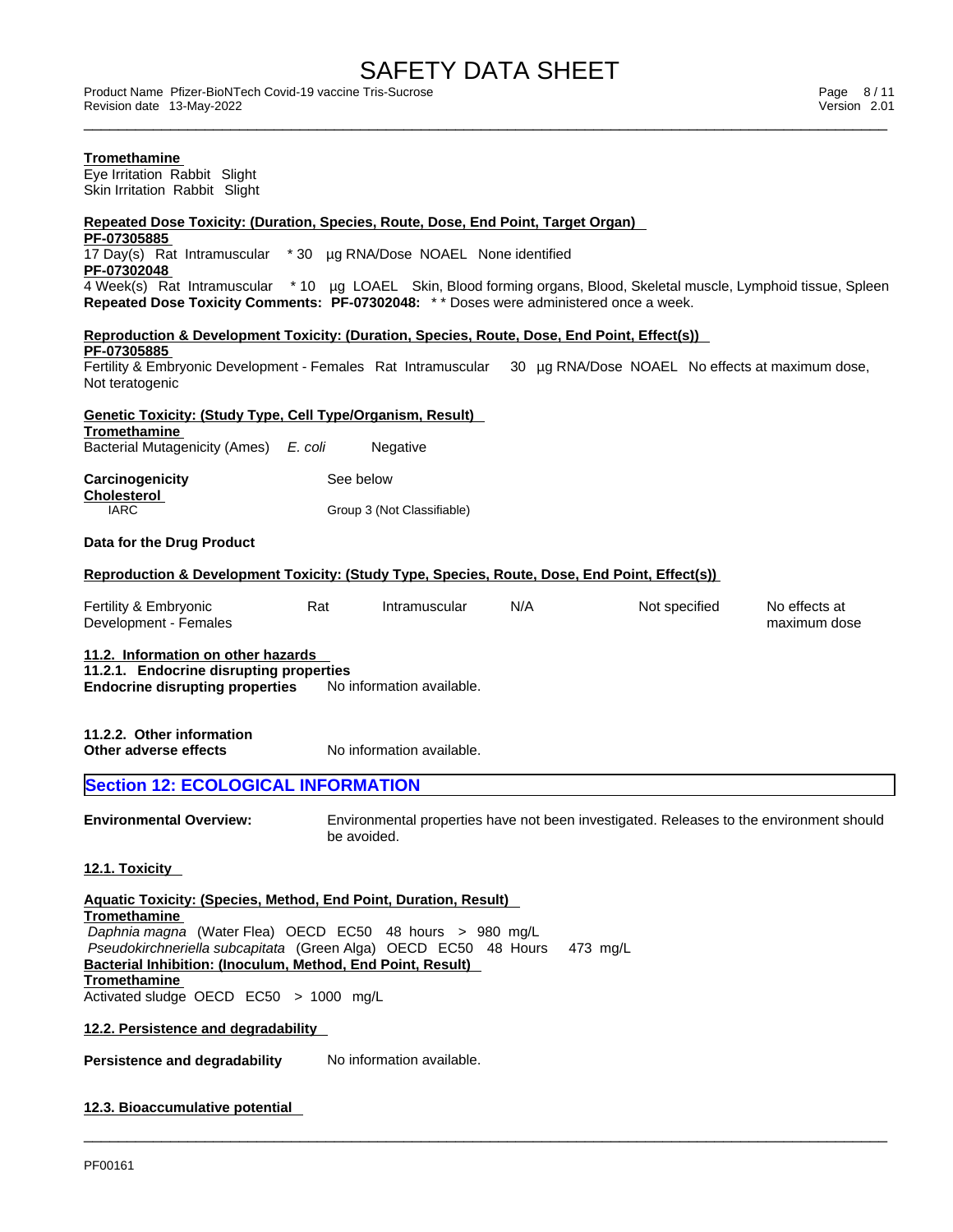#### **Bioaccumulation**

# **Partition Coefficient: (Method, pH, Endpoint, Value)**

**Tromethamine** Predicted 7.4 Log D -4.668

#### **12.4. Mobility in soil**

**Mobility in soil Mobility in soil No** information available.

# **12.5. Results of PBT and vPvB assessment**

# **PBT and vPvB assessment**

| Chemical name                                  | PBT and vPvB assessment                             |
|------------------------------------------------|-----------------------------------------------------|
| Tromethamine                                   | The substance is not PBT / vPvB PBT assessment does |
|                                                | not apply                                           |
| Tris(hydroxymethyl) aminomethane hydrochloride | The substance is not PBT / vPvB PBT assessment does |
|                                                | not apply                                           |
| Cholesterol                                    | The substance is not PBT / vPvB                     |

# **12.6. Endocrine disrupting properties**

**Endocrine disrupting properties** No information available.

#### **12.7. Other adverse effects**

No information available.

# **Section 13: DISPOSAL CONSIDERATIONS**

# **13.1. Waste treatment methods**

Dispose of waste in accordance with all applicable laws and regulations. Member State specific and Community specific provisions must be considered. Considering the relevant known environmental and human health hazards of the material, review and implement appropriate technical and procedural wastewater and waste disposal measures to prevent occupational exposure and environmental release. It is recommended that waste minimization be practiced. The best available technology should be utilized to prevent environmental releases. This may include destructive techniques for waste and wastewater.

 $\_$  ,  $\_$  ,  $\_$  ,  $\_$  ,  $\_$  ,  $\_$  ,  $\_$  ,  $\_$  ,  $\_$  ,  $\_$  ,  $\_$  ,  $\_$  ,  $\_$  ,  $\_$  ,  $\_$  ,  $\_$  ,  $\_$  ,  $\_$  ,  $\_$  ,  $\_$  ,  $\_$  ,  $\_$  ,  $\_$  ,  $\_$  ,  $\_$  ,  $\_$  ,  $\_$  ,  $\_$  ,  $\_$  ,  $\_$  ,  $\_$  ,  $\_$  ,  $\_$  ,  $\_$  ,  $\_$  ,  $\_$  ,  $\_$  ,

# **Section 14: TRANSPORT INFORMATION**

#### **The following refers to all modes of transportation unless specified below.**

Not regulated for transport under USDOT, EUADR, IATA, or IMDG regulations.

# **Section 15: REGULATORY INFORMATION**

**15.1. Safety, health and environmental regulations/legislation specific for the substance or mixture**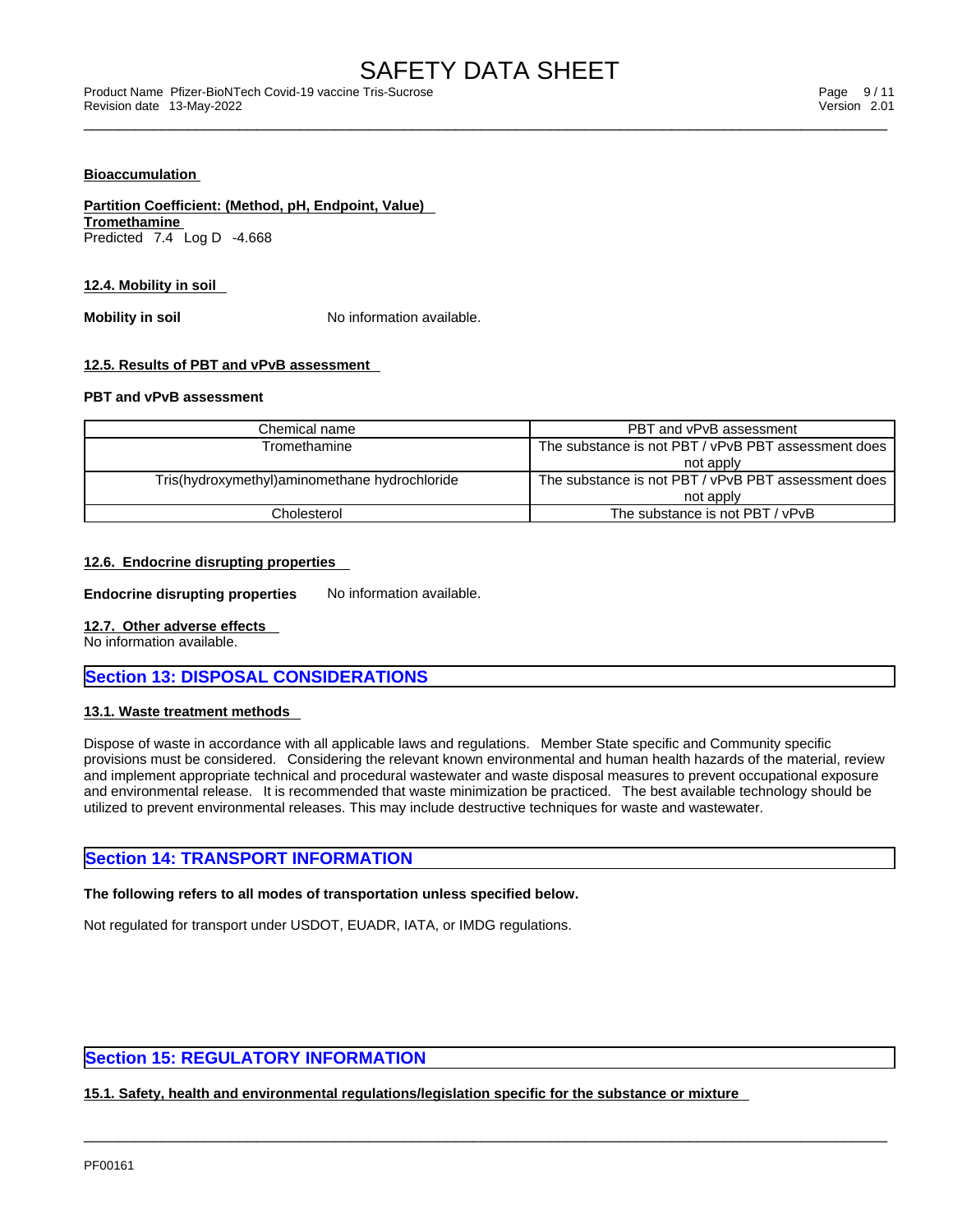eroduct Name Pfizer-BioNTech Covid-19 vaccine Tris-Sucrose<br>
Revision date 13-May-2022<br>
Version 2.01 Revision date 13-May-2022

| Water                                             |                                 |
|---------------------------------------------------|---------------------------------|
| <b>CERCLA/SARA Section 313 de minimus %</b>       | Not Listed                      |
| <b>California Proposition 65</b>                  | Not Listed                      |
| TSCA                                              | Present                         |
| <b>EINECS</b>                                     | 231-791-2                       |
| <b>AICS</b>                                       | Present                         |
| Sucrose                                           |                                 |
| <b>CERCLA/SARA Section 313 de minimus %</b>       | Not Listed                      |
| <b>California Proposition 65</b>                  | Not Listed                      |
| TSCA                                              | Present                         |
| <b>EINECS</b>                                     | 200-334-9                       |
| <b>AICS</b>                                       | Present                         |
| ALC-0315                                          |                                 |
| <b>CERCLA/SARA Section 313 de minimus %</b>       | Not Listed                      |
| <b>California Proposition 65</b>                  | <b>Not Listed</b>               |
| <b>EINECS</b>                                     | Not Listed                      |
| Tromethamine                                      |                                 |
| <b>CERCLA/SARA Section 313 de minimus %</b>       | Not Listed                      |
| <b>California Proposition 65</b>                  | Not Listed                      |
| <b>TSCA</b>                                       | Present                         |
| <b>EINECS</b>                                     | 201-064-4                       |
| <b>AICS</b>                                       | Present                         |
| Standard for Uniform Scheduling of Medicines and  | Schedule 4                      |
| <b>Poisons (SUSMP)</b>                            |                                 |
| Tris(hydroxymethyl)aminomethane hydrochloride     |                                 |
| <b>CERCLA/SARA Section 313 de minimus %</b>       | Not Listed                      |
| <b>California Proposition 65</b>                  | <b>Not Listed</b>               |
| <b>TSCA</b>                                       | Present                         |
| <b>EINECS</b>                                     | 214-684-5                       |
| <b>AICS</b>                                       | Present                         |
| PF-07305885                                       | Not Listed                      |
| <b>CERCLA/SARA Section 313 de minimus %</b>       |                                 |
| <b>California Proposition 65</b>                  | Not Listed<br><b>Not Listed</b> |
| <b>EINECS</b><br>PF-07302048                      |                                 |
| <b>CERCLA/SARA Section 313 de minimus %</b>       | Not Listed                      |
|                                                   | Not Listed                      |
| <b>California Proposition 65</b><br><b>EINECS</b> | Not Listed                      |
| Cholesterol                                       |                                 |
| <b>CERCLA/SARA Section 313 de minimus %</b>       | Not Listed                      |
| <b>California Proposition 65</b>                  | Not Listed                      |
| <b>TSCA</b>                                       | Present                         |
| <b>EINECS</b>                                     | 200-353-2                       |
| <b>AICS</b>                                       | Present                         |
| Standard for Uniform Scheduling of Medicines and  | Schedule 4                      |
| <b>Poisons (SUSMP)</b>                            |                                 |
| ALC-0159                                          |                                 |
| <b>CERCLA/SARA Section 313 de minimus %</b>       | Not Listed                      |
| <b>California Proposition 65</b>                  | Not Listed                      |
| <b>EINECS</b>                                     | Not Listed                      |
| 1,2-Distearoyl-sn-glycero-3-phosphocholine        |                                 |
| <b>CERCLA/SARA Section 313 de minimus %</b>       | <b>Not Listed</b>               |
| <b>California Proposition 65</b>                  | Not Listed                      |
| <b>EINECS</b>                                     | 212-440-2                       |

### **European Union**

Take note of Directive 98/24/EC on the protection of the health and safety of workers from the risks related to chemical agents at work